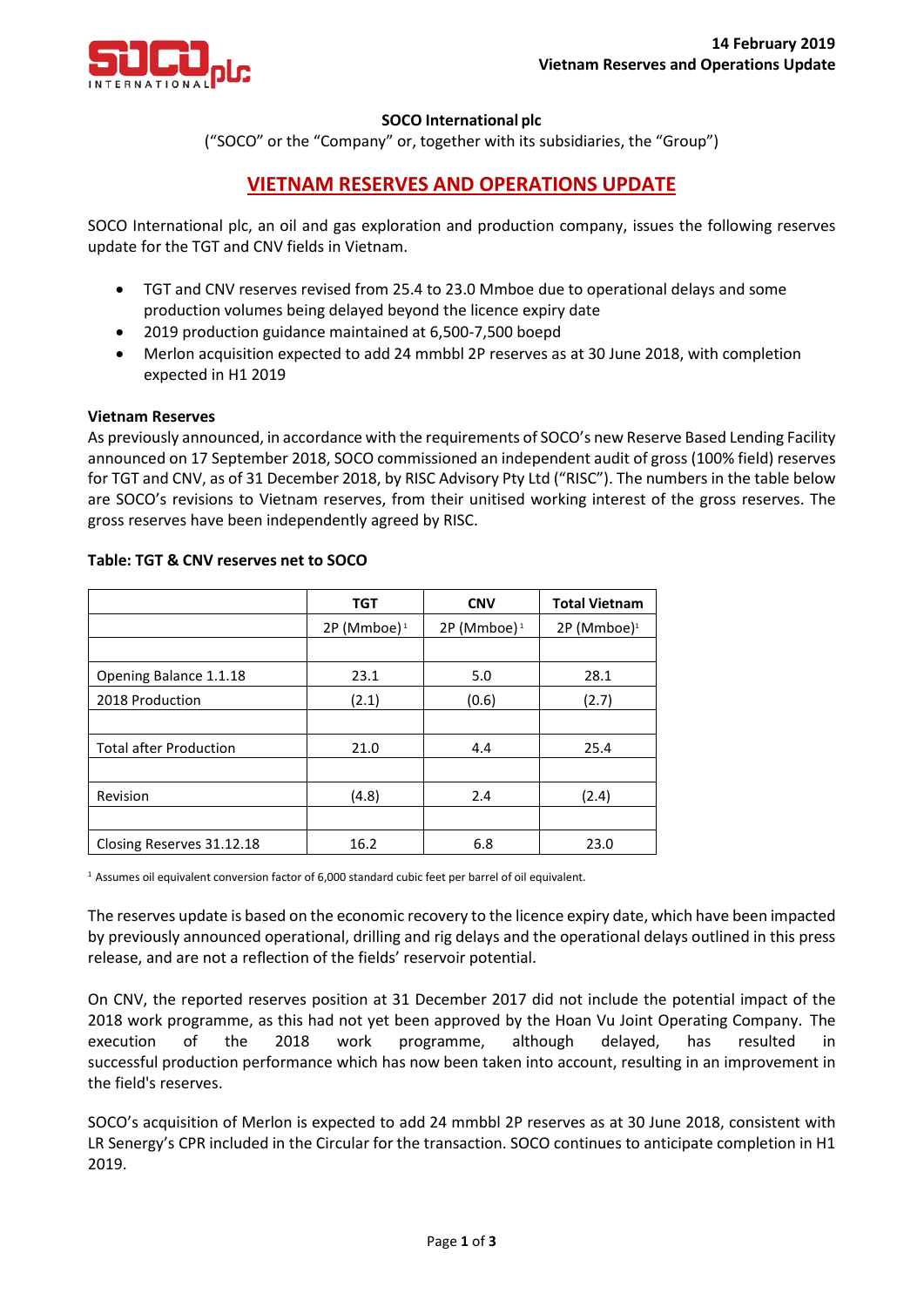

### **Production Guidance**

The Group's Vietnam production guidance for 2019 remains 6,500-7,500 boepd as announced in the Operations update. Actual production at the higher end of this range is dependent on several operational factors, including the timing of the drilling, completion and hook-up of the two firm TGT wells in the approved 2019 work programme given that the rig tendering process is delayed.

#### **TGT and CNV Operational Delays**

On TGT, agreement in principle for a 2019 work programme and budget of two firm and two contingent infield wells, 18 well interventions, and costs associated with the upgrade of the gas compressors was reached by the partners in the Hoang Long Joint Operating Company (HLJOC) in December 2018. Formal approval from the HLJOC was only received on 22 January 2019, and this delay in budget approval has had a corresponding effect on the timing of the tendering process for a drilling rig, equipment and services. The HLJOC anticipates that the wells in the approved 2019 TGT work programme will not be drilled until late 2019 and the planned upgrade of the gas compressors is anticipated to start in Q4 2019.

#### **TGT Compressors and FPSO Tie-in Agreement (TIA)**

As announced in the Company's Trading and Operations update published on 9 January 2019, tests to evaluate solutions for inefficiencies in the gas compressors had indicated that the gas from a third party well with access to the FPSO was the main cause of the gas compressors suffering unplanned outages and delivering lower gas lift, which in turn resulted in a backing-out of TGT oil production. Since the Operations update, the HLJOC has further evidence that has confirmed that the third party well was the cause. Production from that well is currently being managed to reduce the gas flare and the impact on TGT production.

The existing TIA for the FPSO between the HLJOC and the third-party, the Thang Long Joint Operating Company (TLJOC), expired on 30 August 2018, and an interim agreement has been put in place while new terms for the third-party production are being negotiated, including the stipulation from a majority, 58.5%, of the JOC ownership that the HLJOC's production capacity through the FPSO will have priority. The interim agreement between the HLJOC and the TLJOC includes a cost sharing mechanism that is expected to result in a reduction in operating costs to the HLJOC.

The inefficient compressor issue will continue until the planned upgrade work is completed. The timing of the work to upgrade the compressors, the continued throughput of third-party production and consequential backing out of TGT oil production has also impacted on the Vietnam reserves.

#### **ENQUIRIES:**

**SOCO International plc** Tel: 020 7747 2000 Ed Story, President and Chief Executive Officer Jann Brown, Managing Director and Chief Financial Officer Mike Watts, Managing Director Sharan Dhami, Group Investor Relations Manager

Billy Clegg / Georgia Edmonds / Owen Roberts

#### **NOTES TO EDITORS**

SOCO is an international oil and gas exploration and production company, headquartered in London and traded on the London Stock Exchange. The Company has field development, production and exploration interests in Vietnam. SOCO holds a 30.5% working interest in the Te Giac Trang Field of Block 16-1, which is operated by the Hoang Long Joint Operating Company. Block 16-1 is located in the shallow water Cuu Long Basin, offshore southern Vietnam. SOCO holds a 25% working interest in the Ca Ngu Vang field of Block 9-2, which is operated by the Hoan Vu Joint Operating Company. Block 9-2 is located in the shallow water Cuu Long Basin, offshore southern Vietnam. SOCO holds a 70% interest in and

**Camarco** Tel: 020 3757 4980